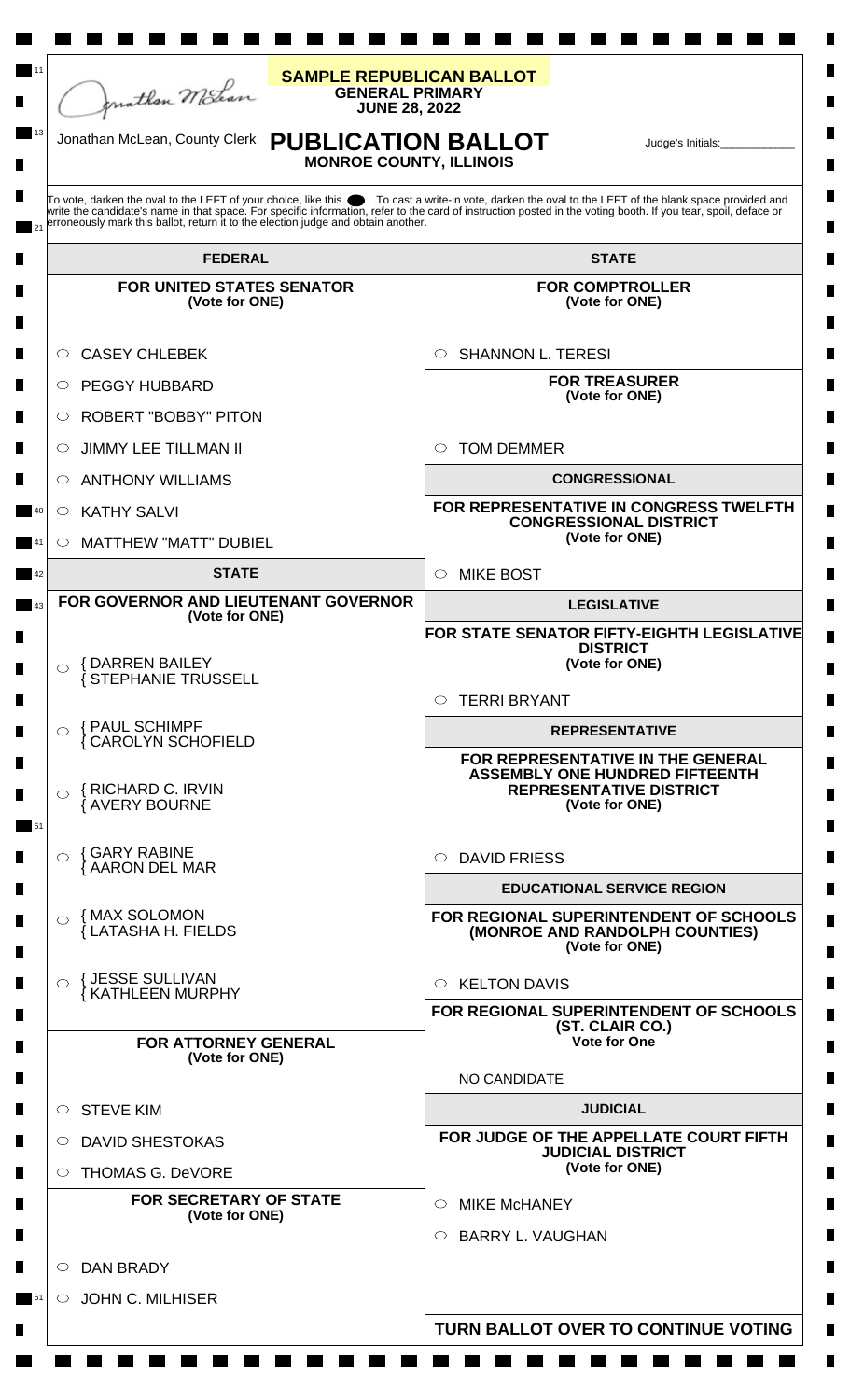| <b>PRECINCT COMMITTEEPERSON</b><br><b>PRECINCT 9</b><br>(Vote for ONE)<br><b>KEVIN CARRIGAN</b><br>$\circ$<br><b>PRECINCT COMMITTEEPERSON</b><br><b>PRECINCT 10</b><br>(Vote for ONE)<br>LARRY R. SCHROEDER SR.<br>$\bigcirc$<br>PRECINCT COMMITTEEPERSON<br><b>PRECINCT 11</b> |
|---------------------------------------------------------------------------------------------------------------------------------------------------------------------------------------------------------------------------------------------------------------------------------|
|                                                                                                                                                                                                                                                                                 |
|                                                                                                                                                                                                                                                                                 |
|                                                                                                                                                                                                                                                                                 |
|                                                                                                                                                                                                                                                                                 |
| (Vote for ONE)                                                                                                                                                                                                                                                                  |
| <b>CHUCK PITTMAN</b><br>$\circ$                                                                                                                                                                                                                                                 |
| PRECINCT COMMITTEEPERSON<br><b>PRECINCT 12</b><br>(Vote for ONE)                                                                                                                                                                                                                |
| <b>CHAD MUELLER</b><br>$\circ$                                                                                                                                                                                                                                                  |
| <b>PRECINCT COMMITTEEPERSON</b><br><b>PRECINCT 13</b><br>(Vote for ONE)                                                                                                                                                                                                         |
| NO CANDIDATE                                                                                                                                                                                                                                                                    |
| PRECINCT COMMITTEEPERSON<br><b>PRECINCT 14</b>                                                                                                                                                                                                                                  |
| (Vote for ONE)                                                                                                                                                                                                                                                                  |
| <b>ERROL JOHANNING</b><br>$\bigcirc$                                                                                                                                                                                                                                            |
| <b>PRECINCT COMMITTEEPERSON</b><br><b>PRECINCT 15</b>                                                                                                                                                                                                                           |
| (Vote for ONE)<br>DANIEL A. PITTMAN<br>$\circ$                                                                                                                                                                                                                                  |
| PRECINCT COMMITTEEPERSON                                                                                                                                                                                                                                                        |
| <b>PRECINCT 16</b><br>(Vote for ONE)                                                                                                                                                                                                                                            |
| <b>DAWN GOFF</b><br>$\circ$                                                                                                                                                                                                                                                     |
| PRECINCT COMMITTEEPERSON<br><b>PRECINCT 17</b>                                                                                                                                                                                                                                  |
| (Vote for ONE)                                                                                                                                                                                                                                                                  |
| <b>EDWIN A. MCLEAN</b><br>$\bigcirc$                                                                                                                                                                                                                                            |
| <b>PRECINCT COMMITTEEPERSON</b><br><b>PRECINCT 18</b>                                                                                                                                                                                                                           |
| (Vote for ONE)<br><b>DAN YOUNG</b><br>$\circ$                                                                                                                                                                                                                                   |
| PRECINCT COMMITTEEPERSON                                                                                                                                                                                                                                                        |
| <b>PRECINCT 19</b><br>(Vote for ONE)                                                                                                                                                                                                                                            |
| <b>GREGORY MUSGRAVE</b><br>$\bigcirc$                                                                                                                                                                                                                                           |
| PRECINCT COMMITTEEPERSON                                                                                                                                                                                                                                                        |
| <b>PRECINCT 20</b><br>(Vote for ONE)                                                                                                                                                                                                                                            |
| <b>DENNIS M. KNOBLOCH</b><br>$\circ$                                                                                                                                                                                                                                            |
| PRECINCT COMMITTEEPERSON<br><b>PRECINCT 21</b>                                                                                                                                                                                                                                  |
| (Vote for ONE)                                                                                                                                                                                                                                                                  |
| <b>NEIL GIFFHORN</b>                                                                                                                                                                                                                                                            |
| TURN BALLOT OVER TO CONTINUE VOTING                                                                                                                                                                                                                                             |